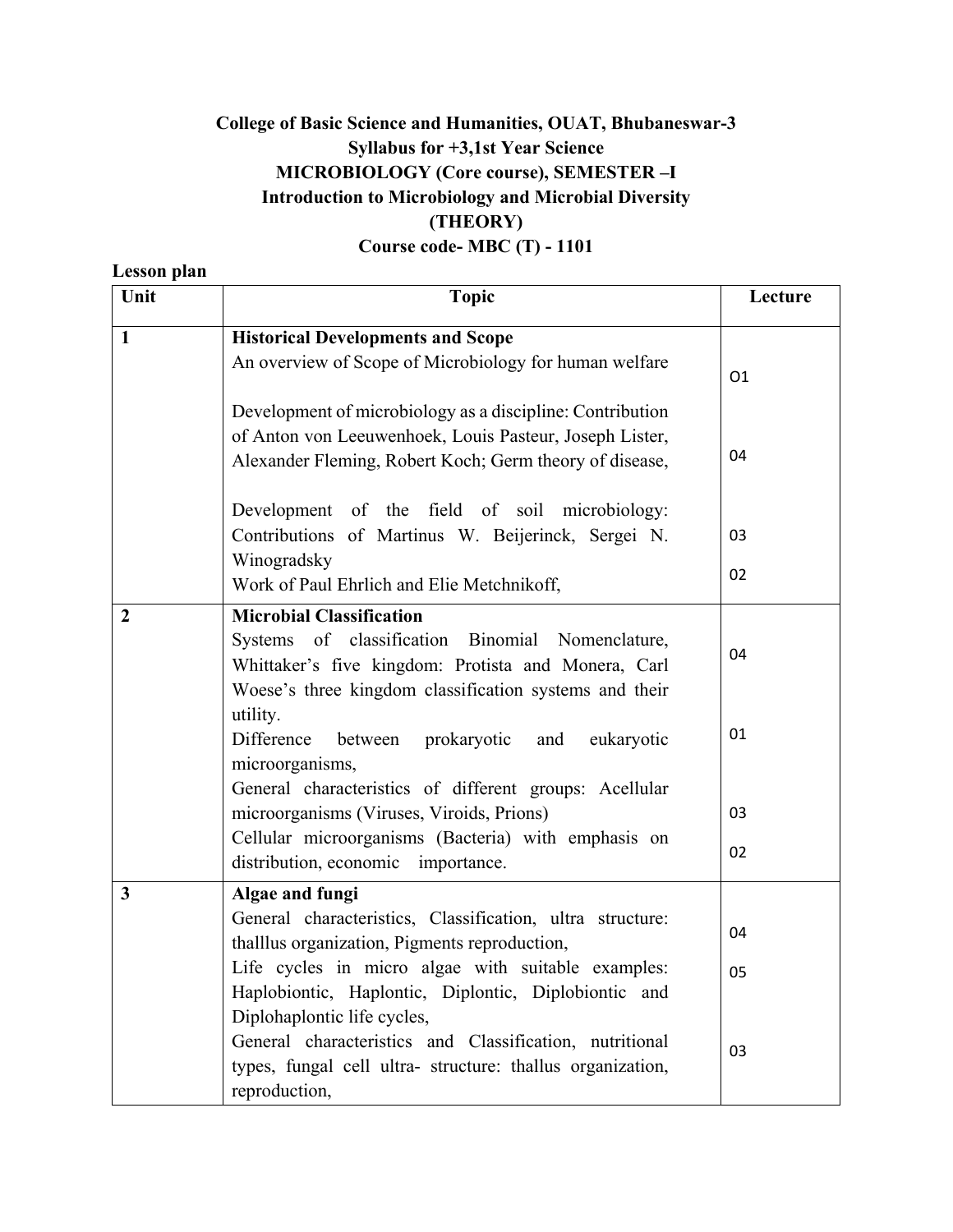| Heterokaryosis, heterothallism and parasexual mechanism.                                                                                                | 02 |
|---------------------------------------------------------------------------------------------------------------------------------------------------------|----|
| <b>Protozoa</b><br>Classification, General characteristics and significance<br>with special reference to Amoeba, Paramecium,<br>Plasmodium and Giardia. | 08 |

## **Course breakup 2018-2019**

## +3 1st yr, 1st semester

#### **Course Code**: **MBC (T) 1101 (Theory) Course Title: INTRODUCTORY MICROBIOLOGY AND MICROBIAL DIVERSITY**

| Lecture        | Topics covered.                                                            |
|----------------|----------------------------------------------------------------------------|
| No.            |                                                                            |
| 1              | Microbiology as a branch of science, An overview of Scope of Microbiology  |
| $\overline{2}$ | An overview of Scope of Microbiology for human welfare                     |
| 3              | Development of microbiology as a discipline: Contribution of Anton von     |
|                | Leeuwenhoek                                                                |
| 4              | Contribution of Louis Pasteur, Joseph Lister                               |
| 5              | <b>Contribution of Alexander Fleming</b>                                   |
| 6              | Contribution of Robert Koch; Germ theory of disease,                       |
| 7              | Development of the field of soil microbiology                              |
| 8              | Contributions of Martinus W. Beijerinck, Sergei N. Winogradsky             |
| 9              | Work of Paul Ehrlich and Elie Metchnikoff                                  |
| 10             | Systems of classification Binomial Nomenclature, Whittaker's five kingdom: |
|                | Protista and Monera.                                                       |
| 11             | Carl Woese's three kingdom classification systems and their utility.       |
| 12             | Difference between prokaryotic and eukaryotic microorganisms.              |
| 13             | Difference between prokaryotic and eukaryotic microorganisms               |
| 14             | General characteristics of different groups: Acellular microorganisms      |
|                | (Viruses, Viroids, Prions)                                                 |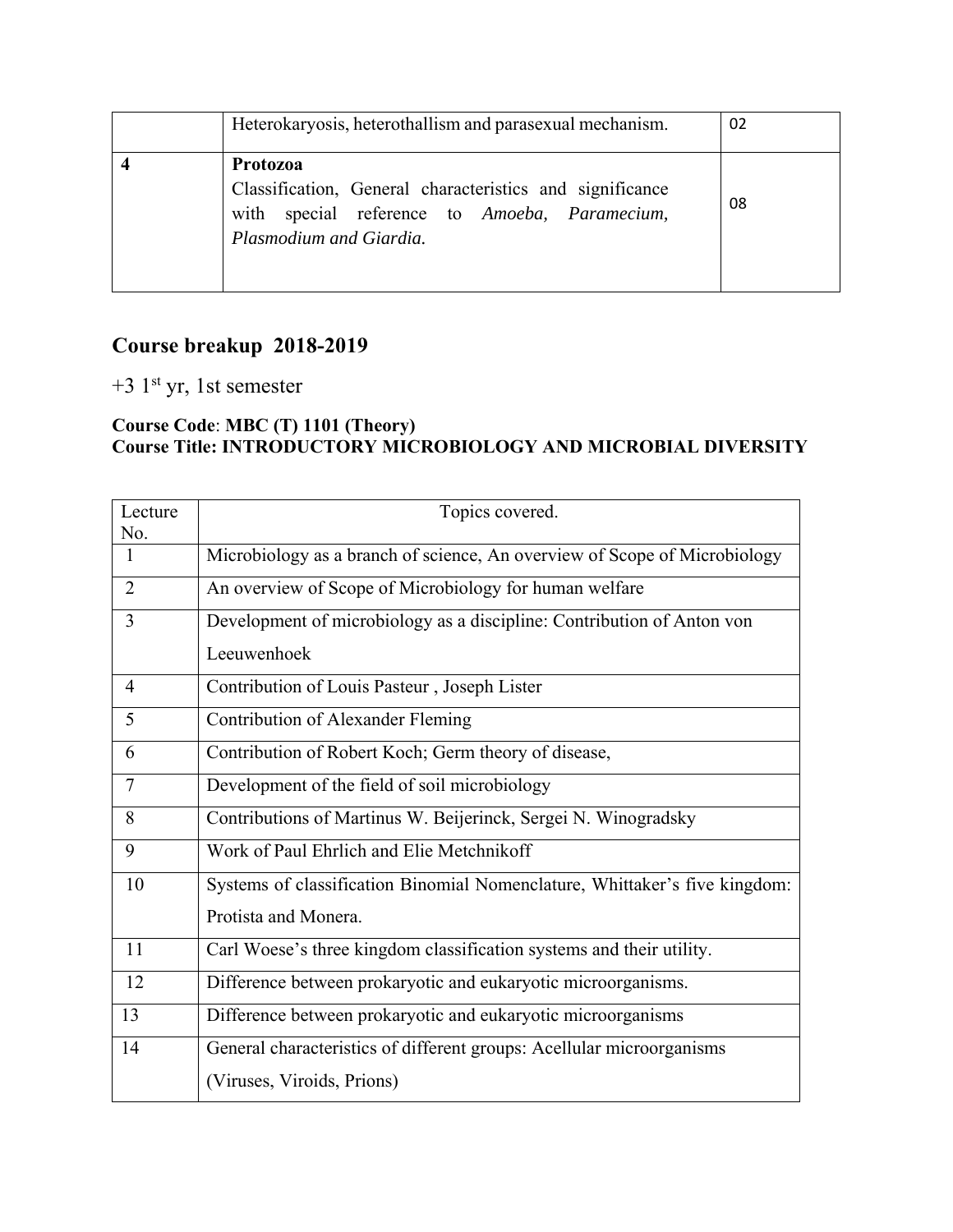| 15 | General characteristics of different groups: Acellular microorganisms            |
|----|----------------------------------------------------------------------------------|
|    | (Viruses, Viroids, Prions)                                                       |
| 16 | General characteristics of different groups: Acellular microorganisms            |
|    | (Viruses, Viroids, Prions)                                                       |
| 17 | General characteristics of different groups: Cellular microorganisms             |
|    | (bacteria)                                                                       |
| 18 | General characteristics of different groups: Cellular microorganisms (bacteria)  |
| 19 | Cellular microorganisms (Bacteria) with emphasis on distribution, economic       |
|    | importance.                                                                      |
| 20 | Cellular microorganisms (Bacteria) with emphasis on distribution, economic       |
|    | importance                                                                       |
| 21 | General characteristics, Classification, ultra structure: thalllus organization, |
|    | Pigments reproduction, life cycles in micro algae with suitable examples:        |
|    | Haplobiontic.                                                                    |
| 22 | General characteristics, Classification, ultra structure: thalllus organization, |
|    | Pigments reproduction, life cycles in micro algae with suitable examples:        |
|    | Haplobiontic, Haplontic                                                          |
| 23 | General characteristics, Classification, ultra structure: thalllus organization, |
|    | Pigments reproduction, life cycles in micro algae with suitable                  |
|    | examples: Haplontic                                                              |
| 24 | General characteristics, Classification, ultra structure: thalllus organization, |
|    | Pigments reproduction, life cycles in micro algae with suitable examples:        |
|    | Diplontic,                                                                       |
| 25 | General characteristics, Classification, ultra structure: thalllus organization, |
|    | Pigments reproduction, life cycles in micro algae with suitable examples:        |
|    | Diplontic, Diplobiontic                                                          |
| 26 | General characteristics, Classification, ultra structure: thalllus organization, |
|    | Pigments reproduction, life cycles in micro algae with suitable examples:,       |
|    | Diplobiontic                                                                     |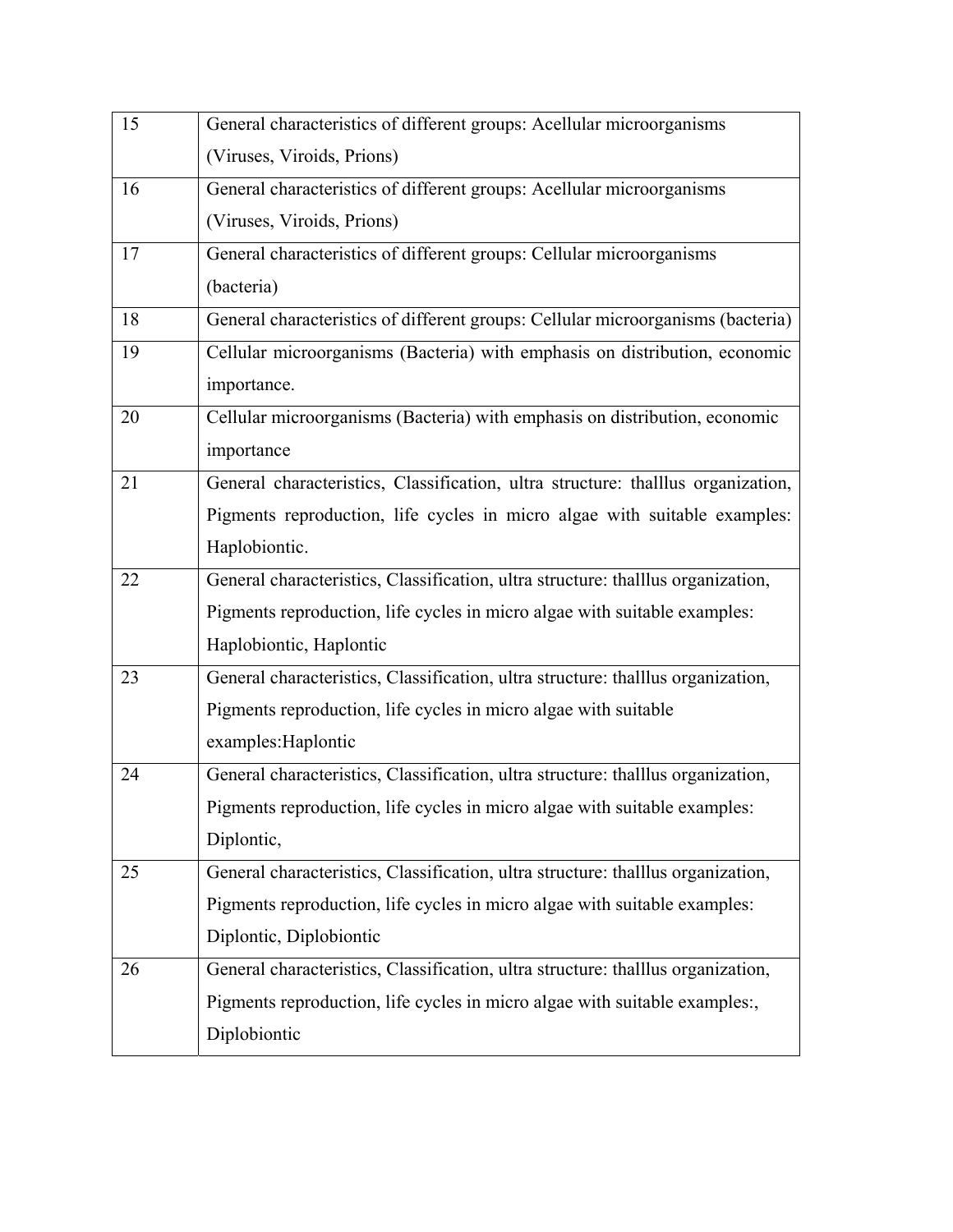| 27 | General characteristics, Classification, ultra structure: thalllus organization,  |
|----|-----------------------------------------------------------------------------------|
|    | Pigments reproduction, life cycles in micro algae with suitable examples:         |
|    | Diplohaplontic life cycles                                                        |
| 28 | General characteristics and Classification, nutritional types, fungal cell ultra- |
|    | structure                                                                         |
| 29 | General characteristics and Classification, nutritional types, fungal cell ultra- |
|    | structure                                                                         |
| 30 | Thallus organization                                                              |
| 31 | Reproduction                                                                      |
| 32 | Reproduction                                                                      |
| 33 | Heterokaryosis                                                                    |
| 34 | Heterothallism                                                                    |
| 35 | Parasexual mechanism                                                              |
| 36 | Introduction to protozoa.(Classification,<br>General<br>characteristics<br>and    |
|    | significance)                                                                     |
| 37 | Classification, General characteristics and significance with special reference   |
|    | to Amoeba                                                                         |
| 38 | Classification, General characteristics and significance with special reference   |
|    | to Amoeba, Paramecium                                                             |
| 39 | Classification, General characteristics and significance with special reference   |
|    | to Paramecium                                                                     |
| 40 | Classification, General characteristics and significance with special reference   |
|    | to Plasmodium                                                                     |
| 41 | Classification, General characteristics and significance with special reference   |
|    | to Plasmodium and Giardia                                                         |
| 42 | Classification, General characteristics and significance with special reference   |
|    | to Giardia                                                                        |
| 43 | Doubt clearing class                                                              |
| 44 | Class test                                                                        |
| 45 | Class test                                                                        |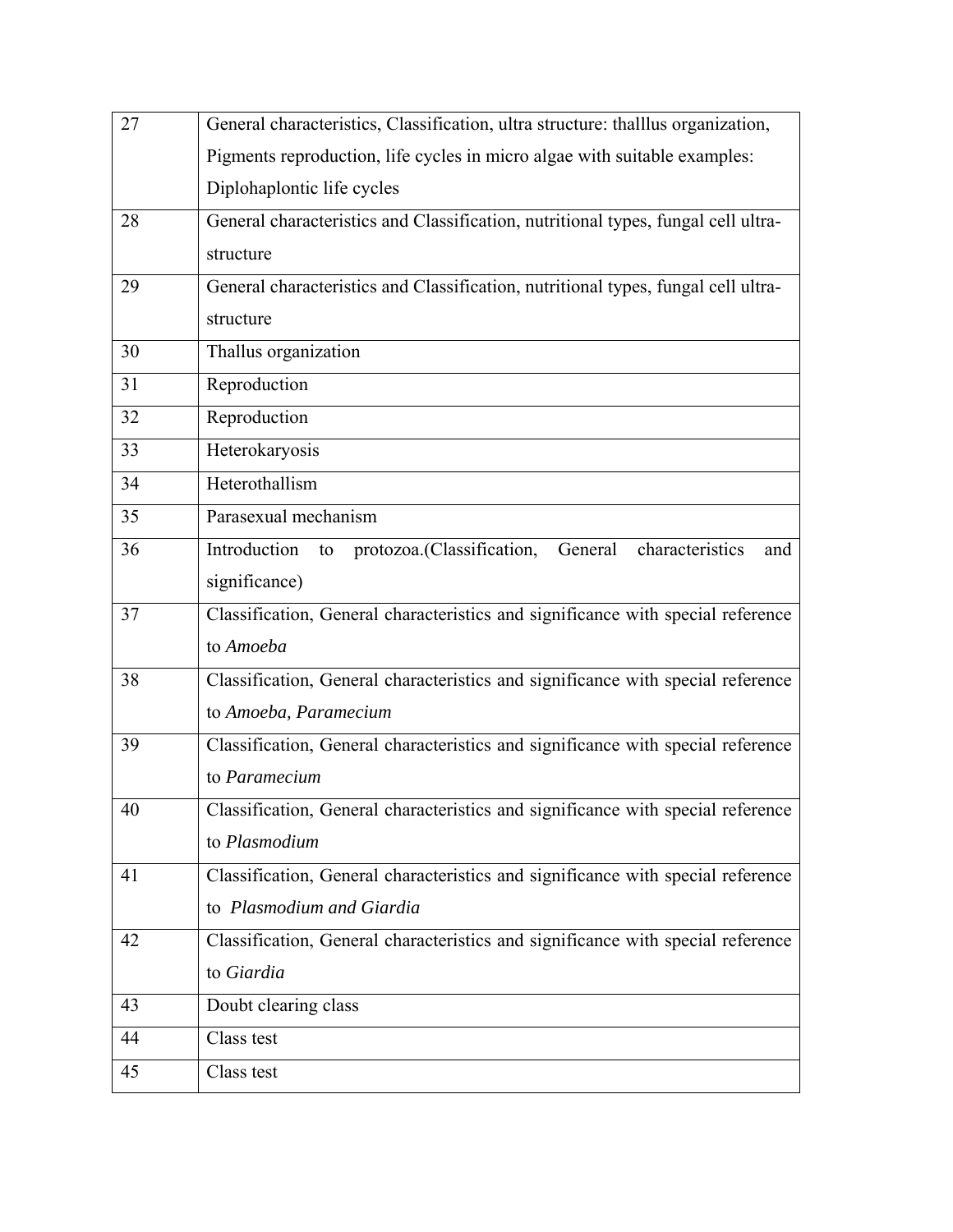## **College of Basic Science and Humanities, OUAT, Bhubaneswar-3 Syllabus for +3,1st Year Science MICROBIOLOGY (core course), SEMESTER –I Bacteriology (THEORY) Course code- MBC (T) - 1102**

#### **Lesson plan**

| Unit           | <b>Topic</b>                                                                                                                                                                                       |    |
|----------------|----------------------------------------------------------------------------------------------------------------------------------------------------------------------------------------------------|----|
| $\mathbf{1}$   | <b>Cell organization</b>                                                                                                                                                                           |    |
|                | Cell size, shape and arrangement, capsule, cilia, flagella and<br>motility, fimbriae and pili                                                                                                      | 02 |
|                | Cytoplasm: Ribosomes, mesosomes, inclusion bodies,<br>nucleoid, chromosome and plasmids                                                                                                            | 02 |
|                | Endospore: Structure, formation, stages of sporulation<br>Cell-wall: Composition and detailed structure of Gram-                                                                                   | 01 |
|                | positive and Gram-negative bacteria                                                                                                                                                                | 02 |
|                | Achaea: Archaebacterial cell wall, lipopolysaccharide (LPS),<br>sphaeroplasts, protoplasts, and L-forms.                                                                                           | 03 |
| $\overline{2}$ | <b>Bacteriological techniques</b>                                                                                                                                                                  |    |
|                | Pure culture isolation: Streaking, serial dilution and plating<br>methods (spread plate and pour plate)                                                                                            | 02 |
|                | Maintenance and preservation/stocking of pure cultures,<br>cultivation of anaerobic bacteria                                                                                                       | 02 |
|                | Microscopy: Bright Field Microscope, Phase Contrast<br>Microscope, Fluorescence<br>Microscope,<br>Scanning<br>and                                                                                  | 04 |
|                | <b>Transmission Electron Microscope</b>                                                                                                                                                            |    |
|                | Bacterial staining: Gram and acid fast staining, Negative-<br>staining.                                                                                                                            | 02 |
| $\overline{3}$ | Bacterial growth, reproduction and control                                                                                                                                                         |    |
|                | Nutritional requirements in bacteria and nutritional types;<br>Culture media: natural media, synthetic media, complex<br>media, selective and differential media, enriched and<br>enrichment media | 03 |
|                | Phases of growth, logarithmic representation of bacterial<br>populations, calculation of generation time and specific growth<br>rate.                                                              | 02 |
|                | Reproduction in bacteria: Asexual methods of reproduction,<br>Parasexual reproduction (conjugation and transduction)                                                                               | 02 |
|                | Physical methods of microbial control: high and low<br>temperature, filtration, desiccation, osmotic pressure, radiation                                                                           | 03 |
|                | Chemical methods of microbial control: disinfectants, types<br>and mode of action.                                                                                                                 | 02 |
| 4              | <b>Bacterial Systematics</b>                                                                                                                                                                       |    |
|                |                                                                                                                                                                                                    | 03 |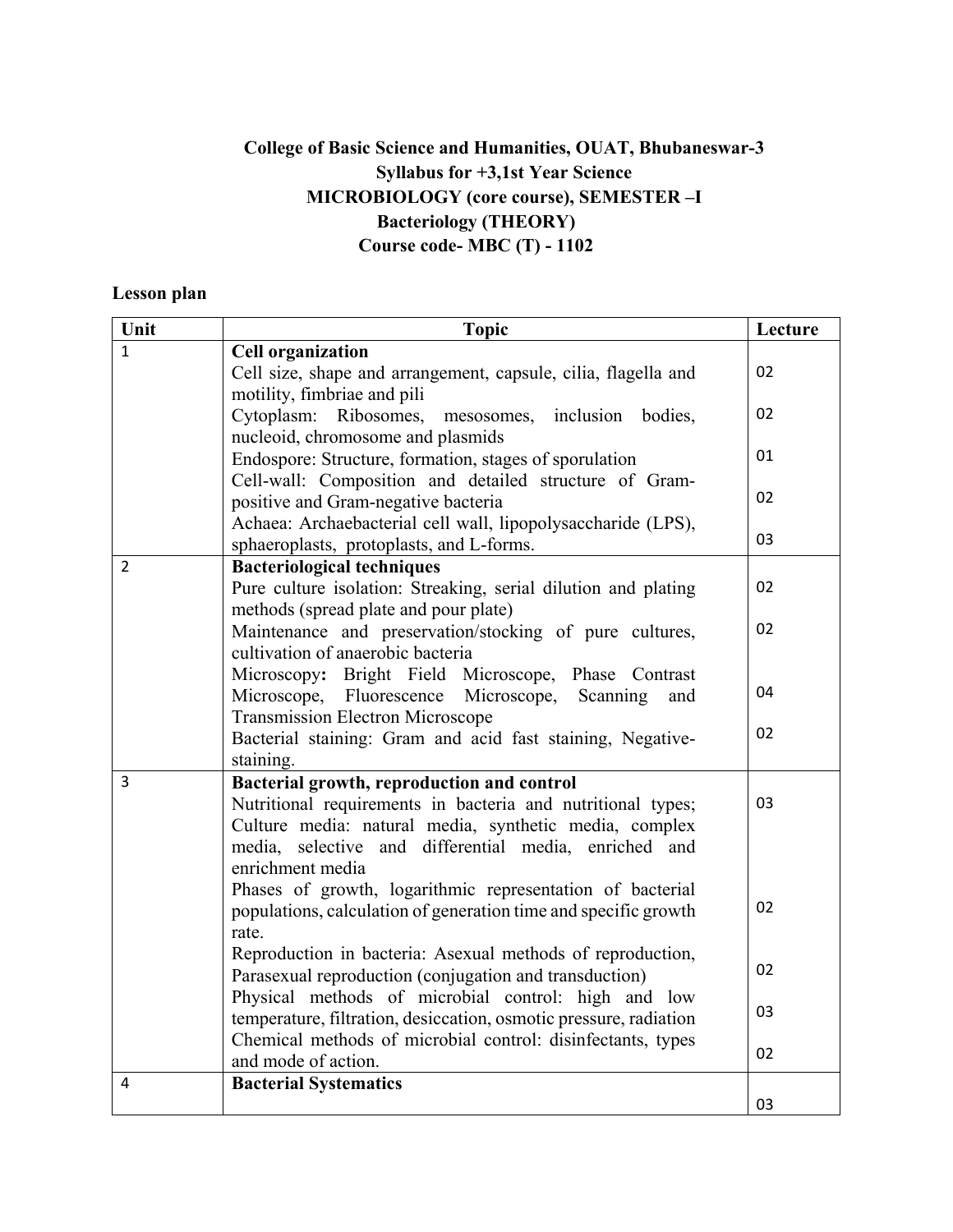| Aim and principles of classification, systematics and        |    |
|--------------------------------------------------------------|----|
| taxonomy, concept of species, taxa, strain; conventional,    |    |
| molecular and recent approaches for bacterial taxonomy       | 03 |
| Phylogenetic classification, rRNA oligonucleotide sequencing |    |
| and protein sequences.                                       | 01 |
| Differences between eubacteria and archaebacteria            |    |
| Important archaeal and eubacterial groups and their          | 03 |
| characteristics and significance: Thermophiles, Methanogens, |    |
| Halophiles                                                   |    |
| Chemoautotrophic<br>bacteria,<br>Photosynthetic<br>bacteria  | 02 |
| (Cyanobacteria), Mycoplasma.                                 |    |

## **COURSE BREAKUP**

# +3 1st year 1st semester **2018 - 2019**

**Course Code**: **MBC (T) - 1102 Title**: **Bacteriology (Theory)**

| Lecture        | Topics covered.                                        | Date. | Signature. |
|----------------|--------------------------------------------------------|-------|------------|
| No.            |                                                        |       |            |
| 1              | Cell size, shape and arrangement, capsule              |       |            |
| $\overline{2}$ | Cilia, flagella and motility, fimbriae and pili        |       |            |
| 3              | Cytoplasm: Ribosomes, mesosomes, inclusion bodies,     |       |            |
|                | nucleoid                                               |       |            |
| 4              | Chromosome and plasmids                                |       |            |
| 5              | Endospore: Structure, formation, stages of sporulation |       |            |
| 6              | Cell-wall: Composition                                 |       |            |
| $\overline{7}$ | Cell-wall: Composition and detailed structure of       |       |            |
|                | Gram-positive                                          |       |            |
| 8              | Cell-wall: Composition and detailed structure of       |       |            |
|                | Gram-negative bacteria                                 |       |            |
| 9              | Cell-wall: Composition and detailed structure of       |       |            |
|                | Gram-negative bacteria                                 |       |            |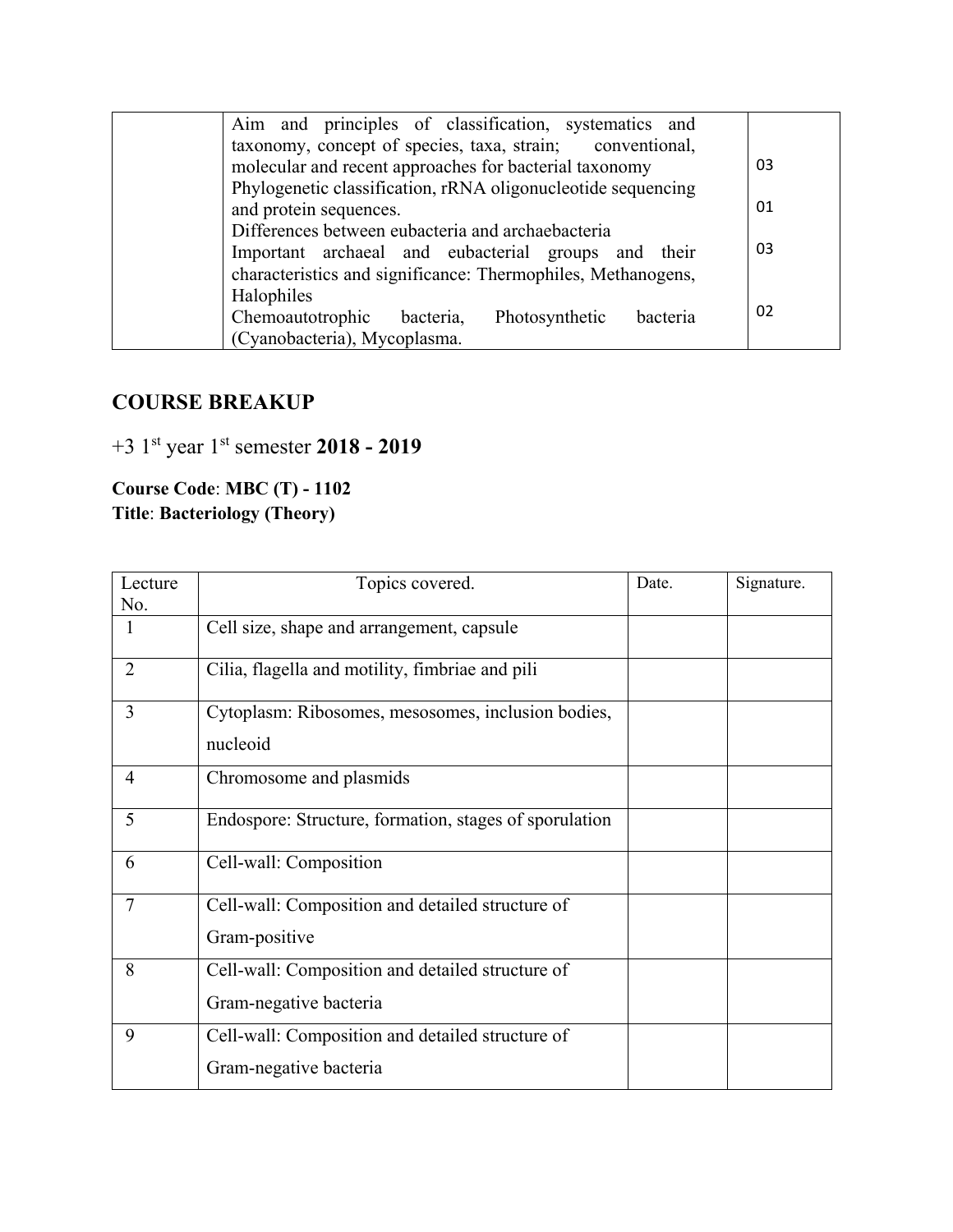| 10 | Archaea: Archaebacterial cell wall, lipopolysaccharide  |  |
|----|---------------------------------------------------------|--|
| 11 | sphaeroplasts, protoplasts, and L-forms                 |  |
| 12 | Pure culture isolation: Streaking.                      |  |
| 13 | Serial dilution and plating methods (spread plate and   |  |
|    | pour plate).                                            |  |
| 14 | Maintenance and preservation/stocking of pure           |  |
|    | cultures.                                               |  |
| 15 | Cultivation of anaerobic bacteria                       |  |
| 16 | Microscopy: Bright Field Microscope                     |  |
| 17 | <b>Bright Field Microscope</b>                          |  |
| 18 | Phase Contrast Microscope, Fluorescence Microscope      |  |
| 19 | Scanning and Transmission Electron Microscope,          |  |
| 20 | Scanning and Transmission Electron Microscope,          |  |
| 21 | Bacterial staining: Gram and acid fast staining         |  |
| 22 | Bacterial staining: Negative-staining.                  |  |
| 23 | Nutritional requirements in bacteria and nutritional    |  |
|    | types                                                   |  |
| 24 | Culture media: natural media, synthetic media,          |  |
|    | complex media.                                          |  |
| 25 | Culture media: Selective and differential media,        |  |
|    | enriched and enrichment media                           |  |
| 26 | Bacterial growth, phases of growth, logarithmic         |  |
|    | representation of bacterial populations                 |  |
| 27 | Calculation of generation time and specific growth rate |  |
| 28 | Reproduction in bacteria: Asexual methods of            |  |
|    | reproduction                                            |  |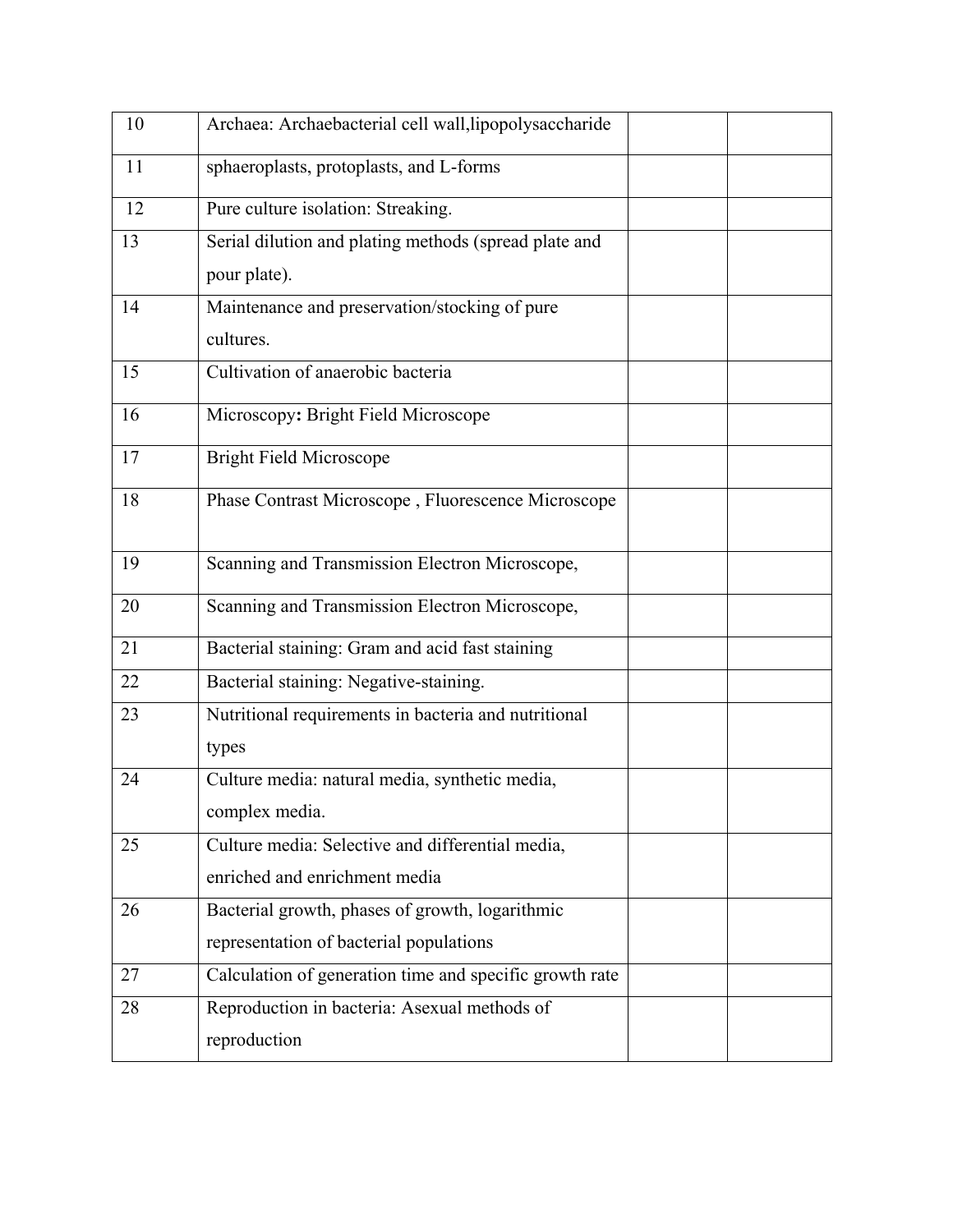| 29 | Parasexual reproduction (conjugation and              |  |
|----|-------------------------------------------------------|--|
|    | transduction)                                         |  |
| 30 | Physical methods of microbial control: high and low   |  |
|    | temperature, filtration                               |  |
| 31 | Physical methods of microbial control: desiccation,   |  |
|    | osmotic pressure, radiation                           |  |
| 32 | Chemical methods of microbial control: disinfectants, |  |
|    | types and mode of action                              |  |
| 33 | Chemical methods of microbial control: disinfectants, |  |
|    | types and mode of action                              |  |
| 34 | Aim and principles of classification, systematics and |  |
|    | taxonomy, concept of species, taxa, strain            |  |
| 35 | Aim and principles of classification, systematics and |  |
|    | taxonomy, concept of species, taxa, strain            |  |
| 36 | Conventional, molecular and recent approaches for     |  |
|    | bacterial taxonomy                                    |  |
| 37 | Phylogenetic classification                           |  |
| 38 | rRNA oligonucleotide sequencing and protein           |  |
|    | sequences                                             |  |
| 39 | rRNA oligonucleotide sequencing and protein           |  |
|    | sequences                                             |  |
| 40 | Differences between eubacteria and archaebacteria     |  |
| 41 | Important archaeal and eubacterial groups and their   |  |
|    | characteristics and significance: Thermophiles        |  |
| 42 | Characteristics and significance: Methanogens         |  |
| 43 | Characteristics and significance: Halophiles          |  |
| 44 | Characteristics and significance: Chemoautotrophic    |  |
|    | bacteria                                              |  |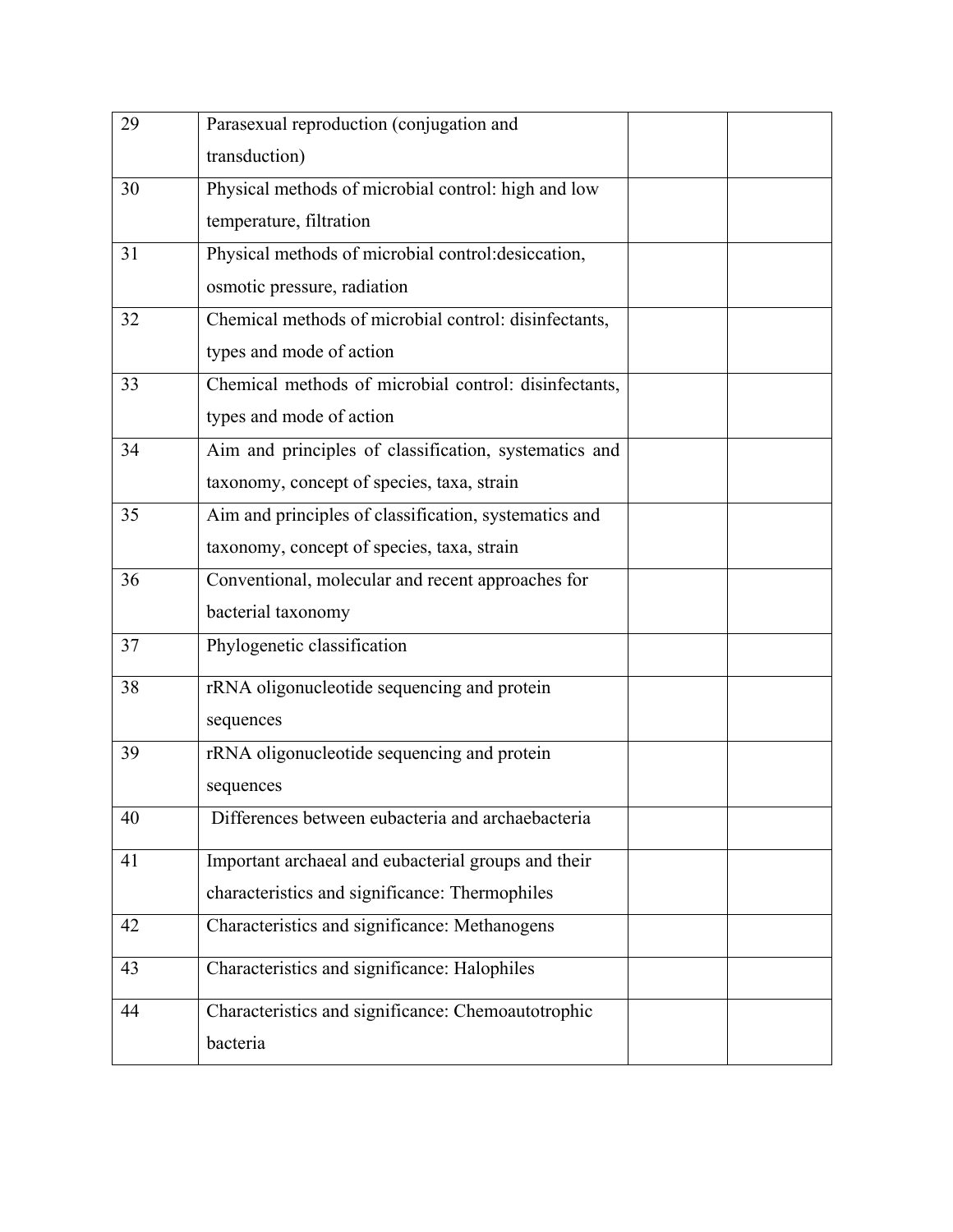|    | Characteristics and significance: Photosynthetic |  |
|----|--------------------------------------------------|--|
|    | bacteria (Cyanobacteria),                        |  |
| 46 | Characteristics and significance: Mycoplasma.    |  |
|    | Doubt clearing class                             |  |
| 48 | Class test                                       |  |

#### **College of Basic Science and Humanities, OUAT, Bhubaneswar-3 Syllabus for +3, 1st Year Science MICROBIOLOGY (GENERIC), SEMESTER –I INTRODUCTION AND SCOPE OF MICROBIOLOGY (THEORY-I), Code: MBG (T)-1101**

#### **Lesson plan**

| Unit           | <b>Topic</b>                                                                                                                                                                                                                                                                                                                                                                                                                                                                                          | Lecture              |
|----------------|-------------------------------------------------------------------------------------------------------------------------------------------------------------------------------------------------------------------------------------------------------------------------------------------------------------------------------------------------------------------------------------------------------------------------------------------------------------------------------------------------------|----------------------|
| $\mathbf{1}$   | Unit I History and Development of Microbiology<br>Scope of Microbiology, Contributions of Anton von<br>Leeuwenhoek, Louis Pasteur, Joseph Lister, Alexander<br>Fleming, Robert Koch, Germ theory of disease<br>Development of various microbiological techniques,                                                                                                                                                                                                                                     | 04<br>01             |
|                | Contributions of Martinus W. Beijerinck, Sergei N.<br>Winogradsky, Selman A.Waksman Contribution of Paul<br>Ehrlich, Elie Metchnikoff and Edward Jenner                                                                                                                                                                                                                                                                                                                                               | 03                   |
| $\overline{2}$ | <b>Unit II Diversity of Microorganisms</b><br>Microorganism's position in Whittaker's five kingdom and<br>Carl Woese's three kingdom classification systems<br>General characteristics of different groups: Acellular<br>microorganisms (Viruses, Viroids, Prions)<br>Cellular microorganisms (Prokarya: Archaea and Bacteria,<br>Eukarya: Algae, Fungi and Protozoa)<br>Definitions and citing examples of Protozoa ; Methods of<br>nutrition, locomotion & reproduction - Amoeba, and<br>Plasmodium | 02<br>02<br>02<br>02 |
| 3              | <b>Unit III Instrumentation</b><br>Bright Field Microscope, Principles and application Electron<br>Microscope (TEM and SEM), Phase contrast microscope,<br>Flouroscence microscope<br>Sterilization process: Autoclave, Tyndallization, Hot Air<br>Oven, Filteration.                                                                                                                                                                                                                                 | 05<br>03             |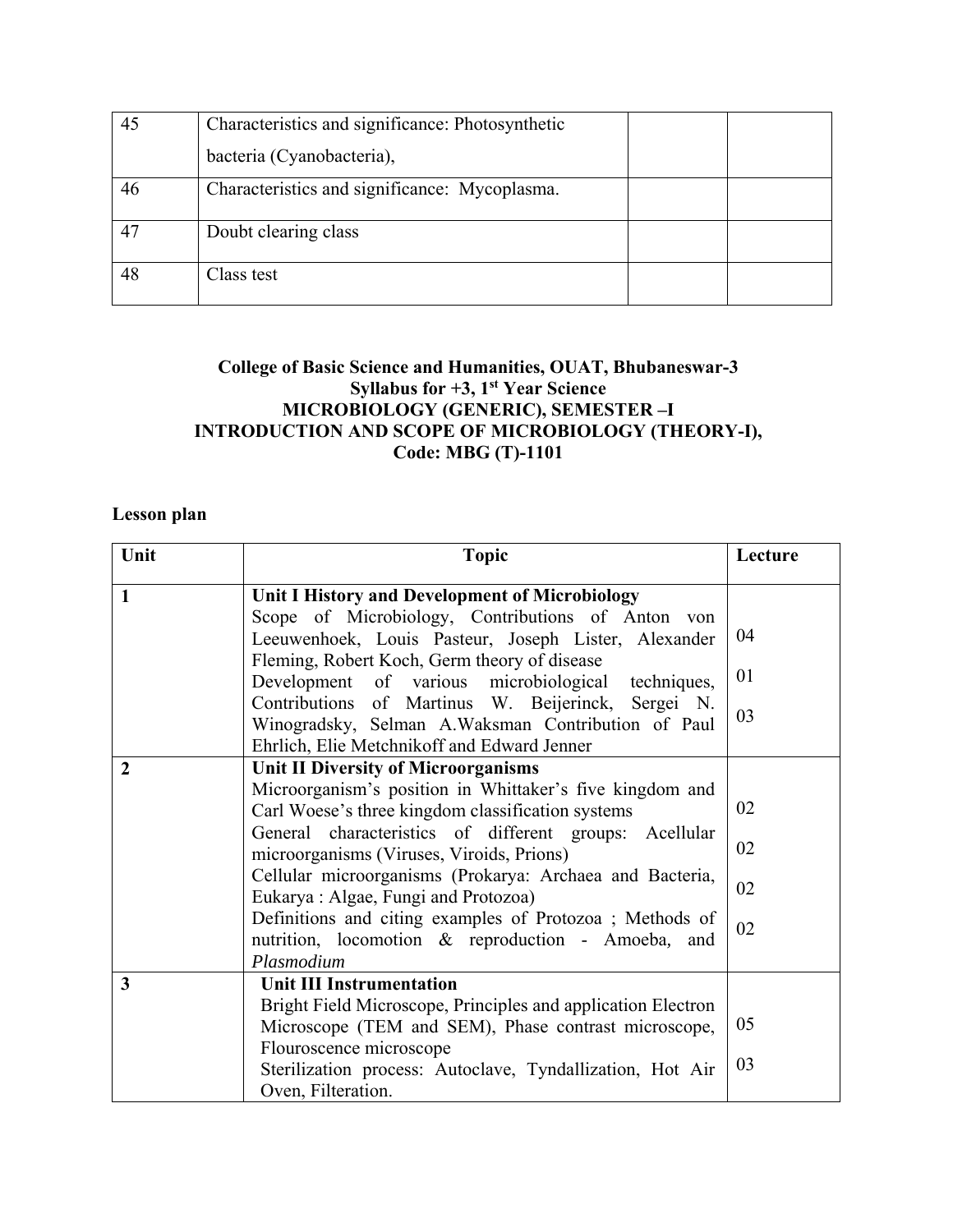| 4 | Unit IV Bacteriological techniques                                                                                       |    |
|---|--------------------------------------------------------------------------------------------------------------------------|----|
|   | Culture media: natural media, synthetic media, complex                                                                   |    |
|   | media, selective and differential media, enriched and                                                                    | 03 |
|   | enrichment media                                                                                                         |    |
|   | Pure culture isolation: Streaking, serial dilution and plating                                                           |    |
|   | methods (spread plate and pour plate); maintenance and<br>preservation/stocking of pure cultures;                        | 03 |
|   | Nutritional requirements in bacteria and nutritional types<br>Bacterial staining: Gram and acid fast staining, Negative- | 01 |
|   | staining<br>Physical methods of microbial control: high and low                                                          | 03 |
|   | temperature, filtration, desiccation, osmotic pressure,<br>radiation                                                     | 03 |
|   | Chemical methods of microbial control: disinfectants, types<br>and mode of action                                        | 03 |

# **Course breakup 2018-2019**

+3  $1<sup>st</sup>$  yr, 1st semester

## **Course Code**: **MBG (T)-1101 Title**: **INTRODUCTION AND SCOPE OF MICROBIOLOGY (THEORY-I )**

| Lecture        | <b>Topics To Be Covered</b>                                        | Date | Signature |
|----------------|--------------------------------------------------------------------|------|-----------|
| 1              | Scope of Microbiology                                              |      |           |
| $\overline{2}$ | Contributions of Anton von Leeuwenhoek, Louis<br>Pasteur,          |      |           |
| 3              | Joseph Lister, Alexander Fleming                                   |      |           |
| 4              | Robert Koch, Germ theory of disease                                |      |           |
| 5              | Development of various microbiological techniques                  |      |           |
| 6              | Contributions of Martinus W. Beijerinck, Sergei N.<br>Winogradsky, |      |           |
| $\overline{7}$ | Selman A. Waksman Contribution of Paul Ehrlich,                    |      |           |
| 8              | Elie Metchnikoff and Edward Jenner                                 |      |           |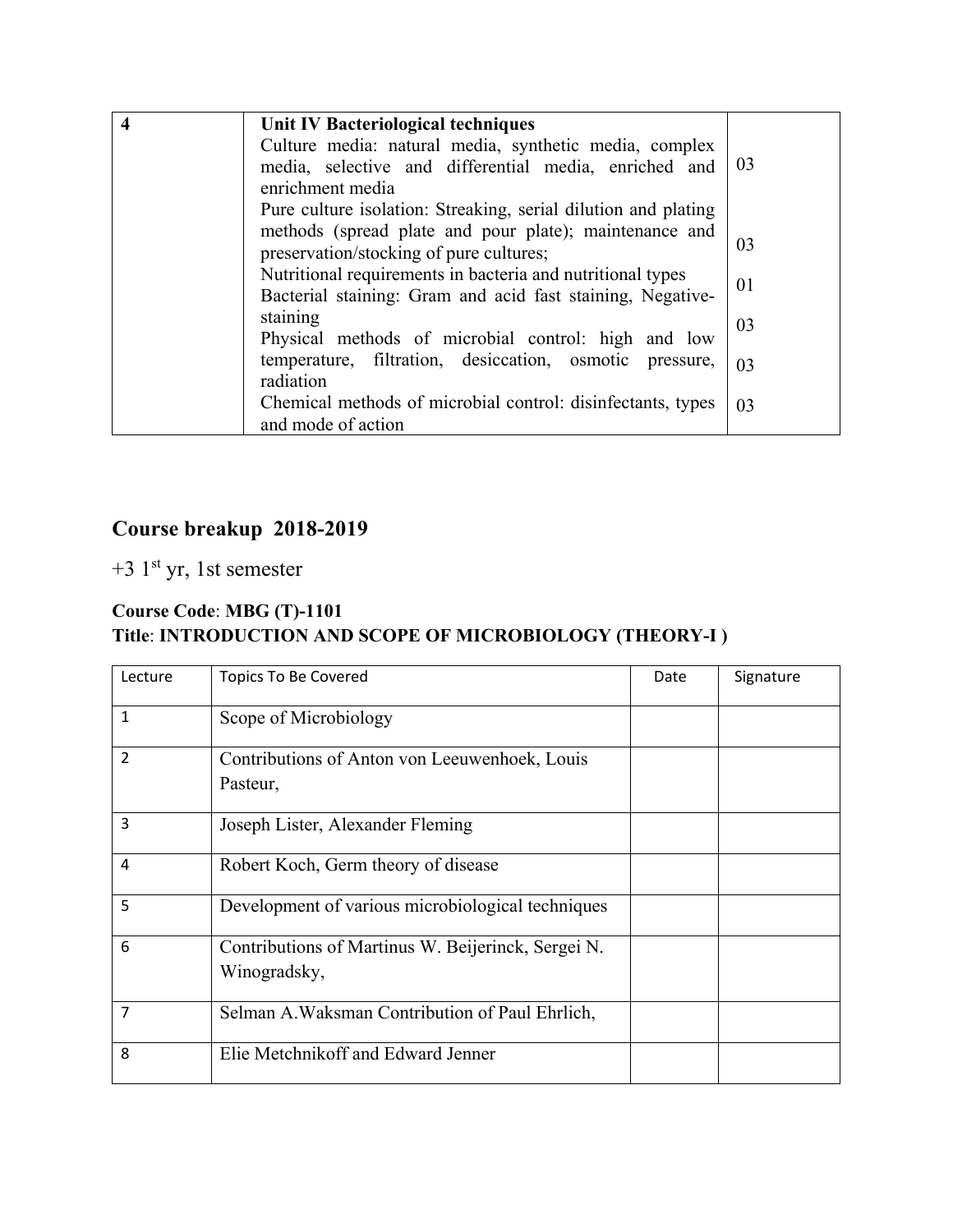| 9  | Microorganism's position in Whittaker's five           |  |
|----|--------------------------------------------------------|--|
|    | kingdom                                                |  |
|    |                                                        |  |
| 10 | Carl Woese's three kingdom classification systems      |  |
| 11 | General characteristics of different groups: Acellular |  |
|    | microorganisms (Viruses, Viroids, Prions)              |  |
| 12 | General characteristics of different groups: Acellular |  |
|    | microorganisms (Viruses, Viroids, Prions)              |  |
| 13 | Cellular microorganisms (Prokarya: Archaea and         |  |
|    | Bacteria, Eukarya: Algae, Fungi and Protozoa)          |  |
| 14 | Cellular microorganisms (Prokarya: Archaea and         |  |
|    | Bacteria, Eukarya: Algae, Fungi and Protozoa)          |  |
| 15 | Definitions and citing examples of Protozoa            |  |
| 16 | Methods of nutrition, locomotion & reproduction -      |  |
|    | Amoeba, and Plasmodium                                 |  |
|    |                                                        |  |
| 17 | <b>Bright Field Microscope</b>                         |  |
|    |                                                        |  |
| 18 | Principles and application Electron Microscope         |  |
|    | (TEM and SEM)                                          |  |
|    |                                                        |  |
| 19 | Principles and application Electron Microscope         |  |
|    | (TEM and SEM)                                          |  |
|    |                                                        |  |
| 20 | Phase contrast microscope                              |  |
|    |                                                        |  |
| 21 | Flouroscence microscope                                |  |
| 22 | Sterilization process: Autoclave, Tyndallization       |  |
|    |                                                        |  |
| 23 | Hot Air Oven,                                          |  |
|    |                                                        |  |
| 24 | Filteration.                                           |  |
|    |                                                        |  |
| 25 | Culture media: natural media, and                      |  |
|    |                                                        |  |
| 26 | Synthetic media, complex media, selective              |  |
|    |                                                        |  |
| 27 | Differential media, enriched and enrichment media      |  |
| 28 | Pure culture isolation: Streaking, serial dilution and |  |
|    |                                                        |  |
| 29 | Plating methods (spread plate and pour plate);         |  |
|    |                                                        |  |